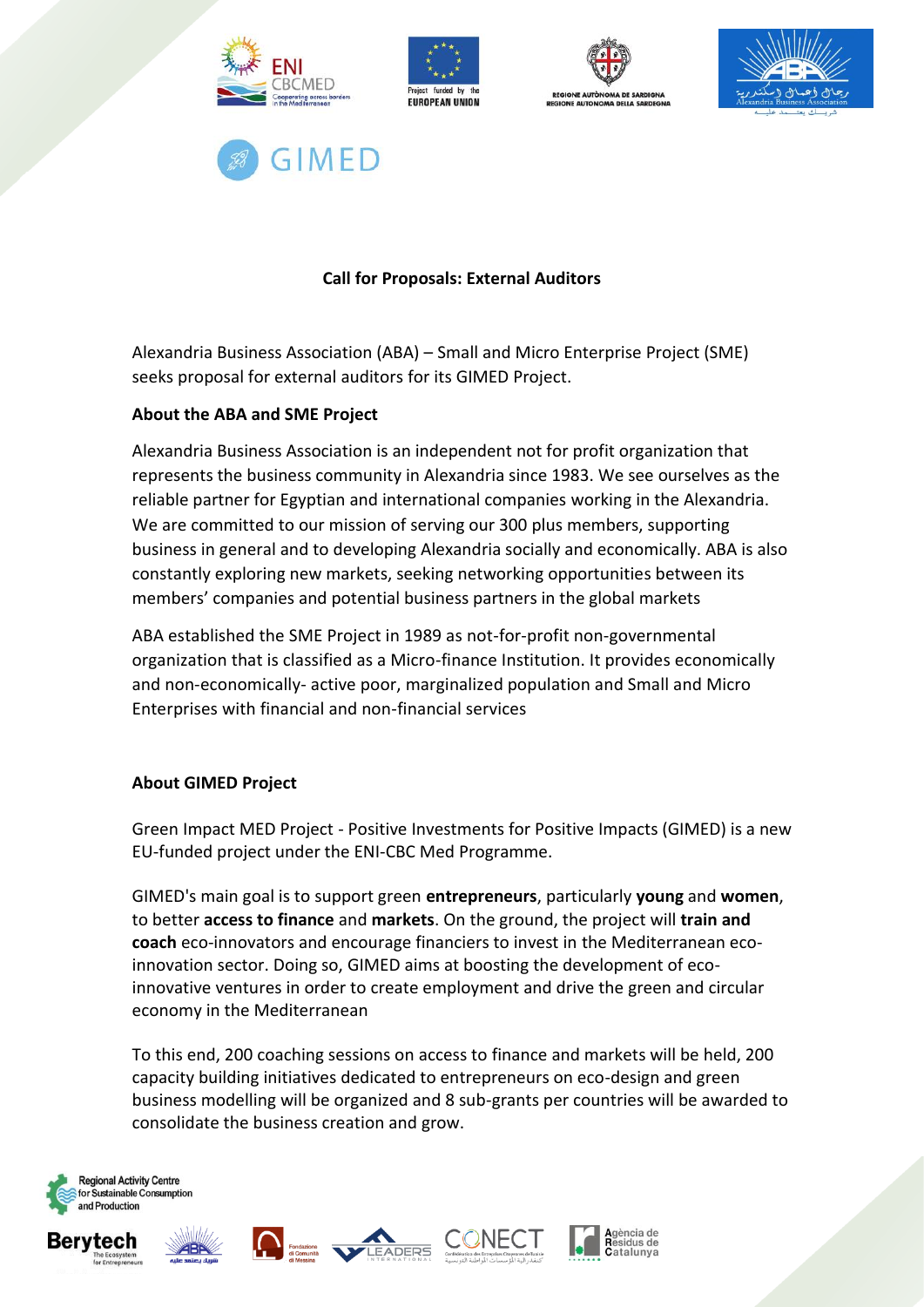







GIMED started in September 2019 and it will last till August 2022.

ABA is the major and only partner to implement GIMED project in Egypt.

# **Eligibility**

- 1- Relevant experience in auditing developmental projects, not less than 10 yearexperience;
- 2- Familiarity with projects funded by European Union or / and other leading international organizations and in particular ENI CBC Programme
- 3- Familiarity with governmental and non-profit organizations and preferably with ABA.

### **Major tasks**

- 1) Verify all GIMED's financial documents;
- 2) Ensure that all expenditures are in compliance with applicable rules as declared by the Grant Contract;
- 3) Verify the adequacy of supporting documents;
- 4) Check the registration of the expenditures in the accounting records of the beneficiary and that the expenditure is determined according to the accounting standards and usual cost accounting practices applicable to the ABA.
- 5) Develop periodical reports to be submitted to the LEAD beneficiary timely;
- 6) And others tasks required by GIMED'S leadership in Egypt and Managing Authority.

### **Required Submission Documents**

**I: Technical Offer**: information about the auditor / auditing company that includes a brief on the auditing company, previous experience, current activities, examples of services provided by the auditor / the auditing company and knowledge with ENI CBC Programme and the team assigned to the task.

**II: Financial Offer**: fees required by the auditor / the auditing company based on level of effort of the team.

Selection Criteria: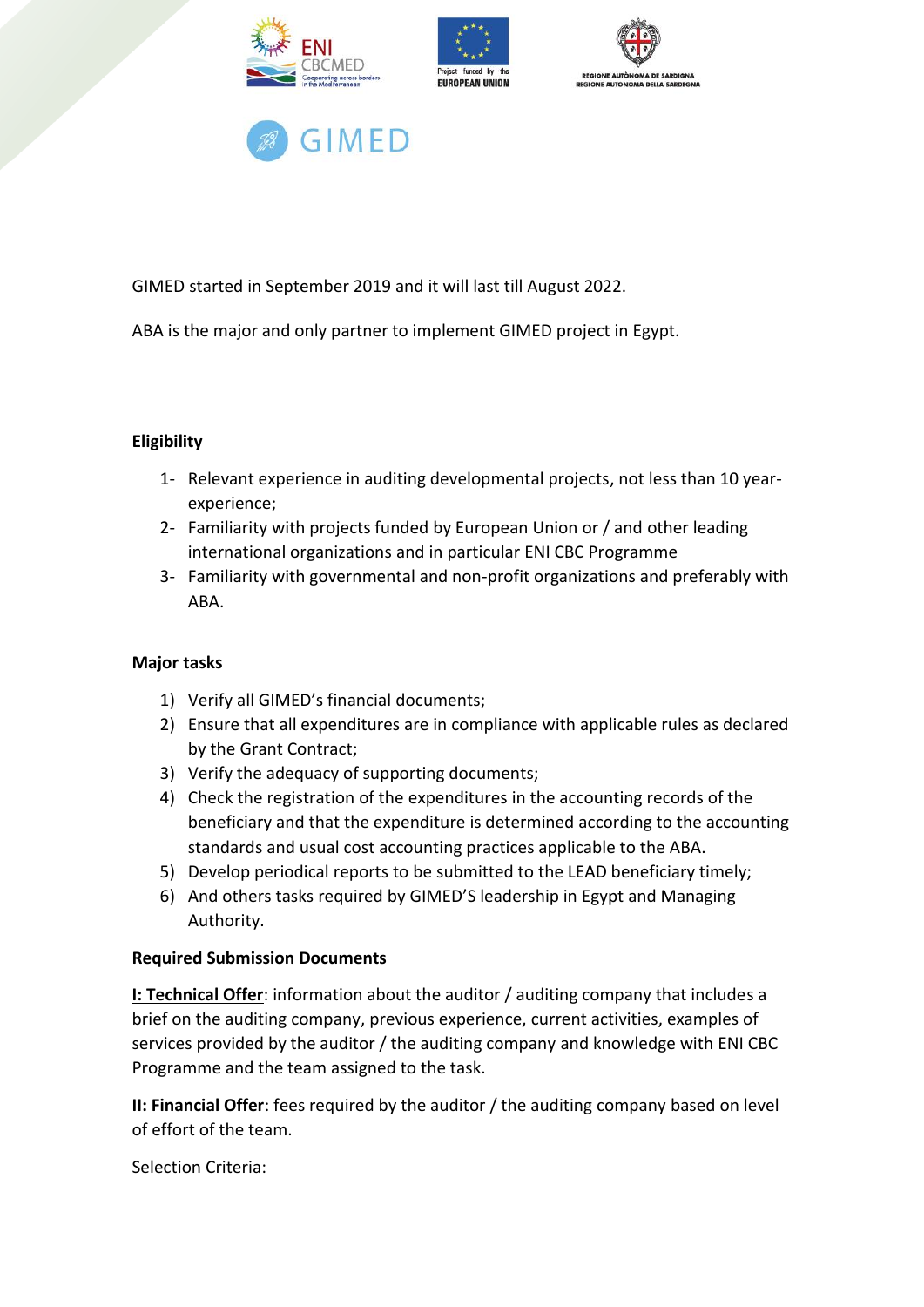







- 1) Selection decision will be based on qualification, expertise and experience of applicants. Experience in auditing projects funded by the EU.
- 2) Cost;
- 3) Familiarity with ABA's policies and procedures.

#### **Date of issue the announcement:**

6 July 2020

#### **Deadline of submitting proposals:**

TEN WORKING DAYS of receiving the announcement.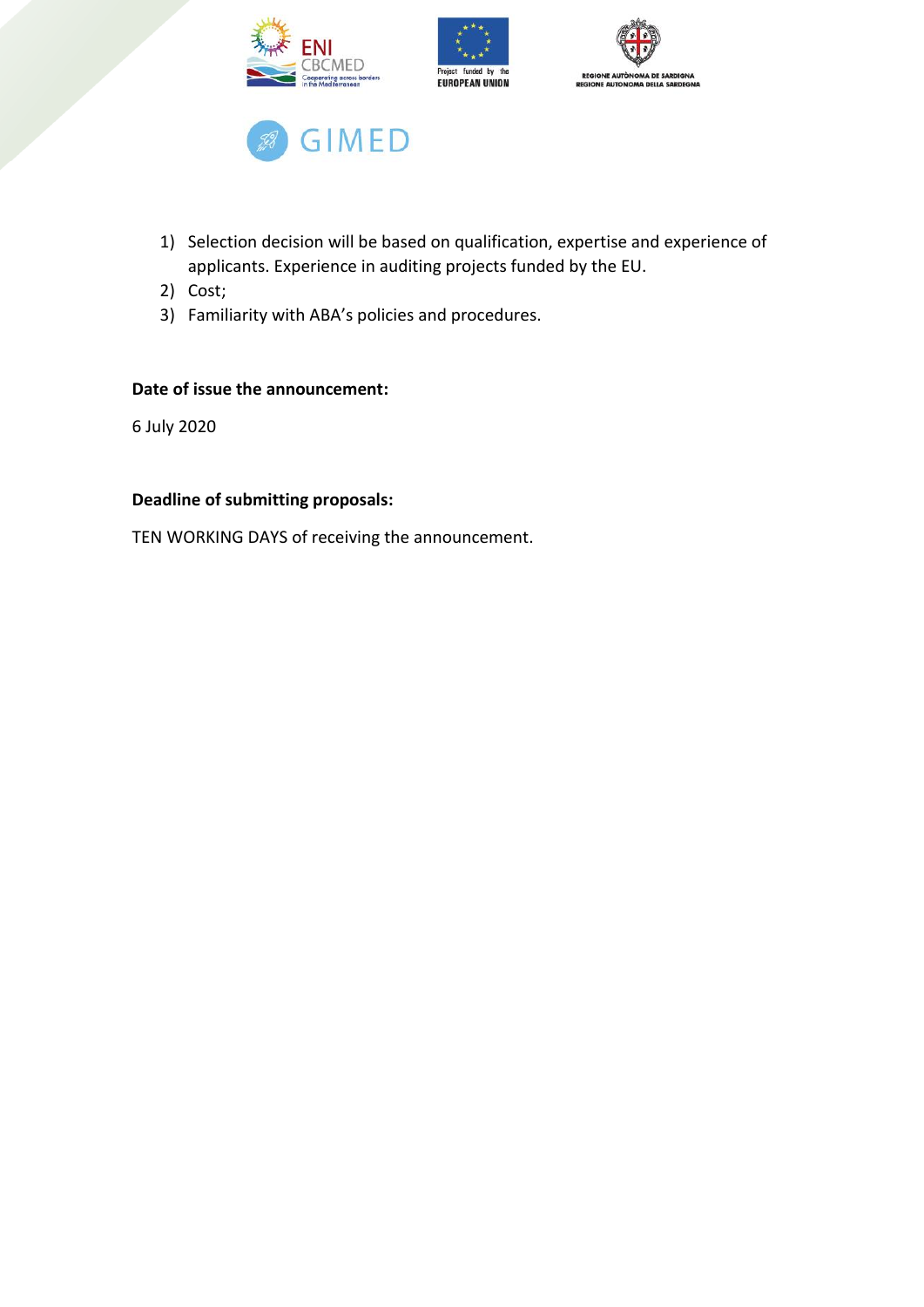





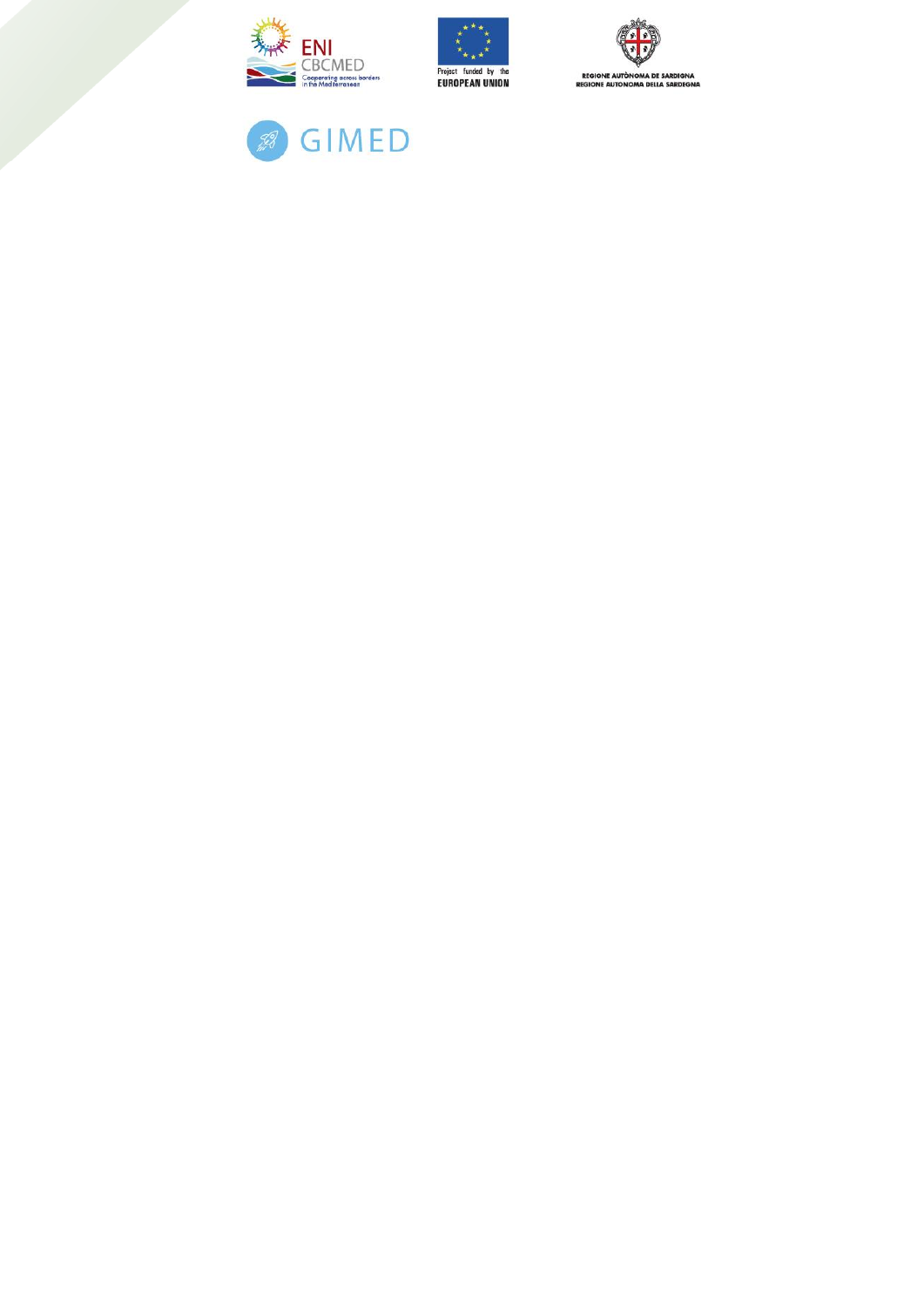